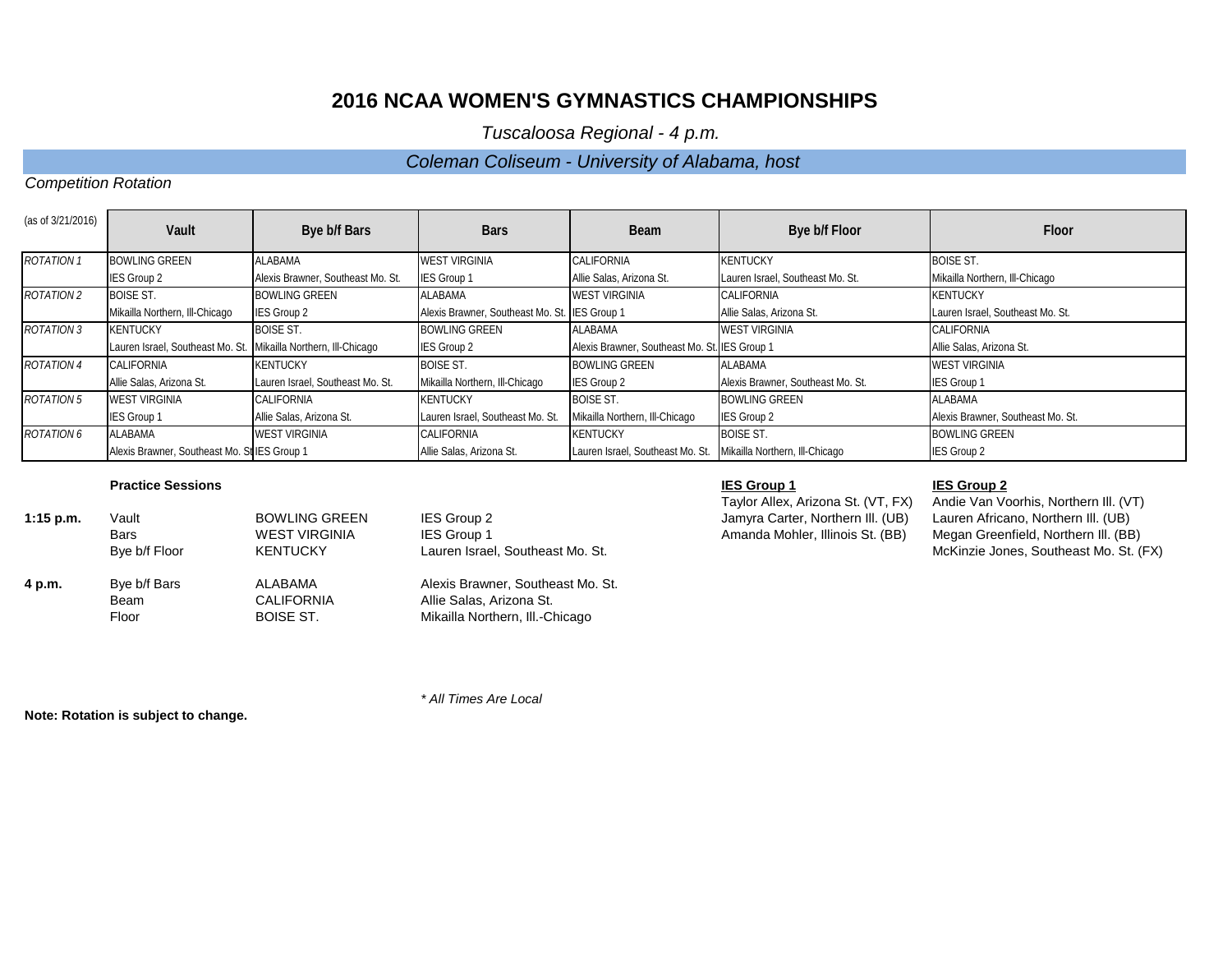*Athens Regional - 4 p.m.* 

## *Stegeman Coliseum - University of Georgia, host*

## *Competition Rotation*

| (as of 3/21/2016) | Vault                                           | Bye b/f Bars                        | <b>Bars</b>                                     | <b>Beam</b>                                             | Bye b/f Floor                       | Floor                               |
|-------------------|-------------------------------------------------|-------------------------------------|-------------------------------------------------|---------------------------------------------------------|-------------------------------------|-------------------------------------|
| <b>ROTATION 1</b> | <b>MICHIGAN ST.</b>                             | LSU                                 | <b>GEORGE WASHINGTON</b>                        | <b>GEORGIA</b>                                          | ARIZONA                             | OREGON ST.                          |
|                   | <b>IES Group 2</b>                              | Brittni Watkins, North Carolina St. | <b>IES Group 1</b>                              | Morgan Lane, North Carolina                             | Brittany Stover, William & Mary     | Tyra McKellar, Towson               |
| <b>ROTATION 2</b> | OREGON ST.                                      | <b>MICHIGAN ST.</b>                 | LSU                                             | <b>GEORGE WASHINGTON</b>                                | <b>GEORGIA</b>                      | ARIZONA                             |
|                   | Tyra McKellar, Towson                           | <b>IES Group 2</b>                  | Brittni Watkins, North Carolina St. IES Group 1 |                                                         | Morgan Lane, North Carolina         | Brittany Stover, William & Mary     |
| <b>ROTATION 3</b> | <b>ARIZONA</b>                                  | OREGON ST.                          | <b>MICHIGAN ST.</b>                             | <b>ILSU</b>                                             | <b>GEORGE WASHINGTON</b>            | <b>GEORGIA</b>                      |
|                   | Brittany Stover, William & Mary                 | Tyra McKellar, Towson               | <b>IES Group 2</b>                              | Brittni Watkins, North Carolina St. IES Group 1         |                                     | Morgan Lane, North Carolina         |
| <b>ROTATION 4</b> | <b>GEORGIA</b>                                  | ARIZONA                             | OREGON ST.                                      | MICHIGAN ST.                                            | <b>LSU</b>                          | <b>GEORGE WASHINGTON</b>            |
|                   | Morgan Lane, North Carolina                     | Brittany Stover, William & Mary     | Tyra McKellar, Towson                           | IES Group 2                                             | Brittni Watkins, North Carolina St. | <b>IES Group 1</b>                  |
| <b>ROTATION 5</b> | <b>GEORGE WASHINGTON</b>                        | <b>GEORGIA</b>                      | ARIZONA                                         | OREGON ST.                                              | <b>MICHIGAN ST.</b>                 | <b>LSU</b>                          |
|                   | <b>IES Group 1</b>                              | Morgan Lane, North Carolina         | Brittany Stover, William & Mary                 | Tyra McKellar, Towson                                   | <b>IES Group 2</b>                  | Brittni Watkins, North Carolina St. |
| ROTATION 6        | LSU                                             | <b>GEORGE WASHINGTON</b>            | <b>GEORGIA</b>                                  | ARIZONA                                                 | OREGON ST.                          | <b>MICHIGAN ST.</b>                 |
|                   | Brittni Watkins, North Carolina St. IES Group 1 |                                     | Morgan Lane, North Carolina                     | Brittany Stover, William & Mary   Tyra McKellar, Towson |                                     | <b>IES Group 2</b>                  |

### **Practice Sessions**

| $1:15$ p.m. | Vault         | <b>MICHIGAN STATE</b>    | IES Group 2                         |
|-------------|---------------|--------------------------|-------------------------------------|
|             | Bars          | <b>GEORGE WASHINGTON</b> | <b>IES Group 1</b>                  |
|             | Bye b/f Floor | ARIZONA                  | Brittany Stover, William & Mary     |
| 4 p.m.      | Bye b/f Bars  | <b>LSU</b>               | Brittni Watkins, North Carolina St. |
|             | Beam          | <b>GEORGIA</b>           | Morgan Lane, North Carolina         |
|             | Floor         | OREGON ST.               | Tyra McKellar, Towson               |

**1:15 Kathy Tang, Maryland (VT, FX)** Chelsea Knight, NC State (VT)<br>Abbie Epperson, Maryland (UB) Kaitlynn Hedelund, North Caroli Mary Elle Arduino, Towson (BB)

### **IES Group 1 IES Group 2**

Kaitlynn Hedelund, North Carolina (UB)<br>Nicole Wild, NC State (BB) Macey Roberts, Maryland (FX)

**Note: Rotation is subject to change.**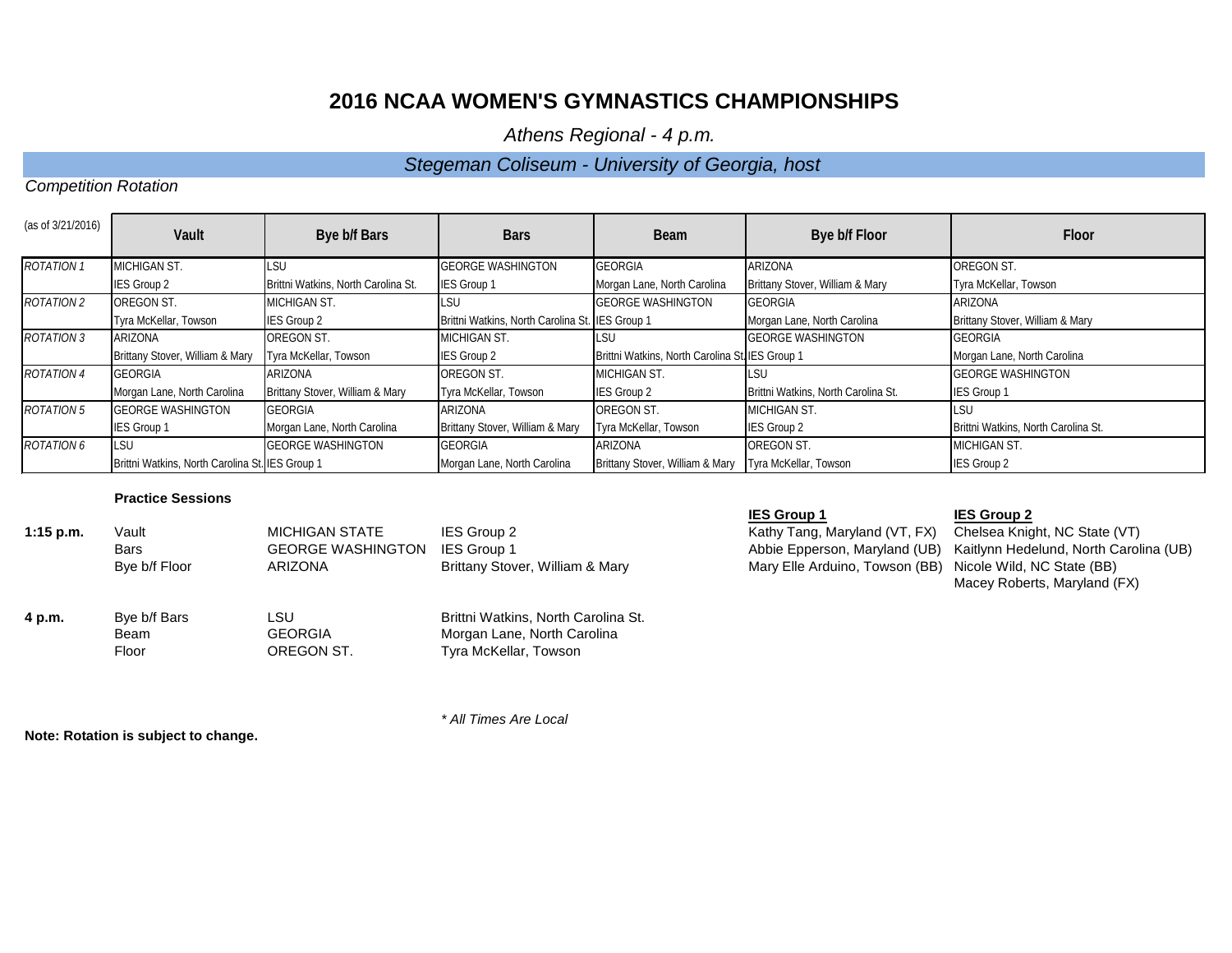*Iowa City Regional - 4 p.m.* 

## *Carver-Hawkeye Arena - University of Iowa, host*

## *Competition Rotation*

| (as of 3/21/2016) | Vault                                      | Bye b/f Bars                   | <b>Bars</b>                                | Beam                                       | Bye b/f Floor                  | Floor                          |
|-------------------|--------------------------------------------|--------------------------------|--------------------------------------------|--------------------------------------------|--------------------------------|--------------------------------|
| <b>ROTATION 1</b> | <b>CENTRAL MICHIGAN</b>                    | <b>OKLAHOMA</b>                | <b>KENT ST.</b>                            | NEBRASKA                                   | <b>IOWA</b>                    | <b>ARKANSAS</b>                |
|                   | IES Group 3                                | Anna Corbett, Western Michigan | <b>IES Group 2</b>                         | Kelsey Hood, Western Michigan IES Group 1  |                                | Ashley White, Centenary        |
| <b>ROTATION 2</b> | ARKANSAS                                   | CENTRAL MICHIGAN               | <b>OKLAHOMA</b>                            | <b>KENT ST.</b>                            | <b>NEBRASKA</b>                | <b>IOWA</b>                    |
|                   | Ashley White, Centenary                    | <b>IES Group 3</b>             | Anna Corbett, Western Michigan IES Group 2 |                                            | Kelsey Hood, Western Michigan  | <b>IES Group 1</b>             |
| <b>ROTATION 3</b> | <b>IOWA</b>                                | <b>ARKANSAS</b>                | CENTRAL MICHIGAN                           | <b>OKLAHOMA</b>                            | <b>KENT ST.</b>                | NEBRASKA                       |
|                   | <b>IES Group 1</b>                         | Ashley White, Centenary        | IES Group 3                                | Anna Corbett, Western Michigan IES Group 2 |                                | Kelsey Hood, Western Michigan  |
| <b>ROTATION 4</b> | NEBRASKA                                   | <b>IOWA</b>                    | <b>ARKANSAS</b>                            | <b>CENTRAL MICHIGAN</b>                    | <b>OKLAHOMA</b>                | <b>KENT ST.</b>                |
|                   | Kelsey Hood, Western Michigan IES Group 1  |                                | Ashley White, Centenary                    | IES Group 3                                | Anna Corbett, Western Michigan | <b>IES Group 2</b>             |
| <b>ROTATION 5</b> | <b>KENT ST.</b>                            | NEBRASKA                       | <b>IOWA</b>                                | <b>ARKANSAS</b>                            | <b>CENTRAL MICHIGAN</b>        | <b>OKLAHOMA</b>                |
|                   | <b>IES Group 2</b>                         | Kelsey Hood, Western Michigan  | <b>IES Group 1</b>                         | Ashley White, Centenary                    | IES Group 3                    | Anna Corbett, Western Michigan |
| <b>ROTATION 6</b> | <b>OKLAHOMA</b>                            | <b>KENT ST.</b>                | NEBRASKA                                   | <b>IOWA</b>                                | <b>ARKANSAS</b>                | CENTRAL MICHIGAN               |
|                   | Anna Corbett, Western Michigan IES Group 2 |                                | Kelsey Hood, Western Michigan IES Group 1  |                                            | Ashley White, Centenary        | <b>IES Group 3</b>             |

*\* All Times Are Local*

### **Practice Sessions**

| $1:15$ p.m. | Vault         | <b>CENTRAL MICHIGAN</b> | IES Group 3                    | <b>IES Group 1</b>                        | <b>IES Group 2</b> |
|-------------|---------------|-------------------------|--------------------------------|-------------------------------------------|--------------------|
|             | <b>Bars</b>   | KENT ST.                | <b>IES Group 2</b>             | Denasiha Christian, Ball St. (VT, FX)     | Jessi Buis, V      |
|             | Bye b/f Floor | <b>IOWA</b>             | <b>IES Group 1</b>             | Jordyn Penny, Ball St. (UB)               | Jessie Pesze       |
|             |               |                         |                                | Rachael Underwood, Western Mich. (BB, FX) |                    |
| 4 p.m.      | Bye b/f Bars  | <b>OKLAHOMA</b>         | Anna Corbett, Western Michigan |                                           |                    |
|             | Beam          | <b>NEBRASKA</b>         | Kelsey Hood, Western Michigan  |                                           |                    |
|             | Floor         | <b>ARKANSAS</b>         | Ashley White, Centenary        | <b>IES Group 3</b>                        |                    |
|             |               |                         |                                | Sarah Ehever Rall St (VT EX)              |                    |

Denasiha Christian, Ball St. (VT, FX) Jessi Buis, Western Mich. (VT) Rachael Underwood, Western Mich. (BB, FX)

# **IES Group 3**

Sarah Ebeyer, Ball St. (VT, FX) Jessica Juncaj, Western Mich. (UB) Baylee Bell, Ball St. (BB)

Jordyn Penny, Ball St. (UB) Jessie Peszek, Western Mich. (UB, BB)

**Note: Rotation is subject to change.**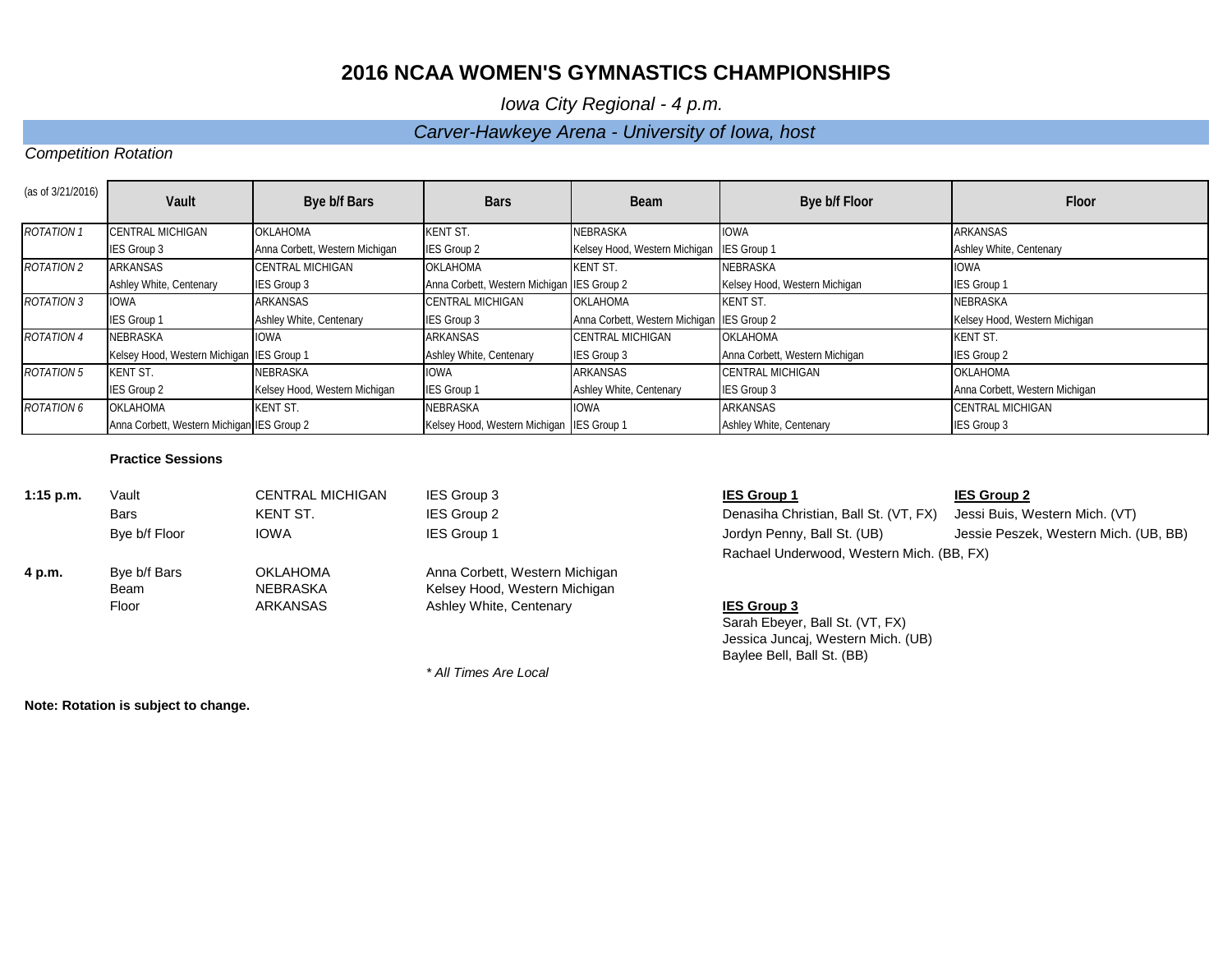*Ann Arbor Regional - 6 p.m.* 

## *Crisler Center - University of Michigan, host*

## *Competition Rotation*

| (as of 3/21/2016) | Vault                           | Bye b/f Bars                    | <b>Bars</b>                     | <b>Beam</b>                     | Bye b/f Floor                   | Floor                           |
|-------------------|---------------------------------|---------------------------------|---------------------------------|---------------------------------|---------------------------------|---------------------------------|
| <b>ROTATION 1</b> | <b>NEW HAMPSHIRE</b>            | <b>AUBURN</b>                   | PENN ST.                        | <b>MICHIGAN</b>                 | <b>EASTERN MICH.</b>            | <b>STANFORD</b>                 |
|                   | <b>IES Group 2</b>              | Lindsay Offutt, Pittsburgh      | <b>IES Group 1</b>              | Libby Groden, Rutgers           | Tracey Pearson, Pittsburgh      | Majesta Valentine, West Chester |
| <b>ROTATION 2</b> | <b>STANFORD</b>                 | <b>NEW HAMPSHIRE</b>            | <b>AUBURN</b>                   | PENN ST.                        | <b>MICHIGAN</b>                 | <b>EASTERN MICH.</b>            |
|                   | Majesta Valentine, West Chester | <b>IES Group 2</b>              | Lindsay Offutt, Pittsburgh      | <b>IES Group 1</b>              | Libby Groden, Rutgers           | Tracey Pearson, Pittsburgh      |
| <b>ROTATION 3</b> | <b>EASTERN MICH.</b>            | <b>STANFORD</b>                 | <b>NEW HAMPSHIRE</b>            | <b>AUBURN</b>                   | PENN ST.                        | <b>MICHIGAN</b>                 |
|                   | Tracey Pearson, Pittsburgh      | Majesta Valentine, West Chester | <b>IES Group 2</b>              | Lindsay Offutt, Pittsburgh      | <b>IES Group 1</b>              | Libby Groden, Rutgers           |
| <b>ROTATION 4</b> | <b>MICHIGAN</b>                 | <b>EASTERN MICH.</b>            | <b>STANFORD</b>                 | <b>NEW HAMPSHIRE</b>            | <b>AUBURN</b>                   | PENN ST.                        |
|                   | Libby Groden, Rutgers           | Tracey Pearson, Pittsburgh      | Majesta Valentine, West Chester | <b>IES Group 2</b>              | Lindsay Offutt, Pittsburgh      | <b>IES Group 1</b>              |
| <b>ROTATION 5</b> | PENN ST.                        | MICHIGAN                        | <b>EASTERN MICH.</b>            | <b>STANFORD</b>                 | <b>NEW HAMPSHIRE</b>            | <b>AUBURN</b>                   |
|                   | <b>IES Group 1</b>              | Libby Groden, Rutgers           | Tracey Pearson, Pittsburgh      | Majesta Valentine, West Chester | <b>IES Group 2</b>              | Lindsay Offutt, Pittsburgh      |
| <b>ROTATION 6</b> | <b>AUBURN</b>                   | PENN ST.                        | MICHIGAN                        | <b>EASTERN MICH.</b>            | <b>STANFORD</b>                 | <b>NEW HAMPSHIRE</b>            |
|                   | Lindsay Offutt, Pittsburgh      | <b>IES Group 1</b>              | Libby Groden, Rutgers           | Tracey Pearson, Pittsburgh      | Majesta Valentine, West Chester | IES Group 2                     |

### **Practice Sessions IES Group 1 IES Group 2**

| $1:15$ p.m. | Vault         | <b>NEW HAMPSHIRE</b> | IES Group 2                     |
|-------------|---------------|----------------------|---------------------------------|
|             | <b>Bars</b>   | PENN ST.             | <b>IES Group 1</b>              |
|             | Bye b/f Floor | <b>EASTERN MICH.</b> | Tracey Pearson, Pittsburgh      |
| 4 p.m.      | Bye b/f Bars  | <b>AUBURN</b>        | Lindsay Offutt, Pittsburgh      |
|             | Beam          | MICHIGAN             | Libby Groden, Rutgers           |
|             | Floor         | <b>STANFORD</b>      | Majesta Valentine, West Chester |

Nicolette Wilson, Rutgers (VT) Michelle Amoresano, Rutgers (VT)<br>Christine Liautaud, Bridgeport (UB) Miya Dotson, Pittsburgh (UB) **1:15 Christine Liautaud, Bridgeport (UB)** Kaitlin Green, Cornell (BB) Randi Cutolo, Bridgeport (FX)

Brianna Comport, Bridgeport (BB, FX)

**Note: Rotation is subject to change.**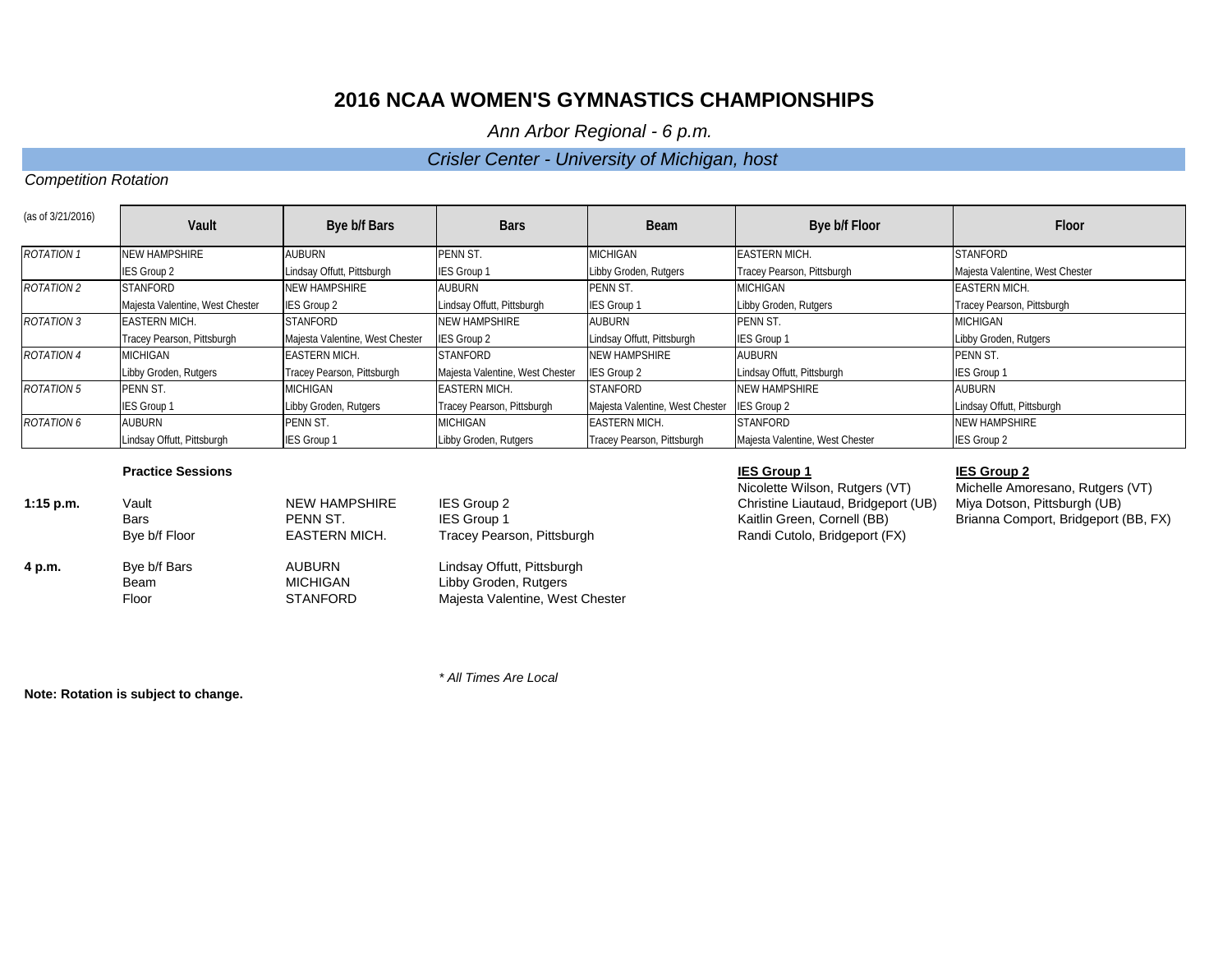*Minneapolis Regional - 4 p.m.* 

## *Sports Pavilion - University of Minnesota, host*

## *Competition Rotation*

| (as of 3/21/2016) | Vault                     | Bye b/f Bars              | <b>Bars</b>               | <b>Beam</b>               | Bye b/f Floor             | Floor                     |
|-------------------|---------------------------|---------------------------|---------------------------|---------------------------|---------------------------|---------------------------|
| <b>ROTATION 1</b> | <b>BYU</b>                | FLORIDA                   | OHIO ST.                  | <b>DENVER</b>             | <b>MISSOURI</b>           | <b>MINNESOTA</b>          |
|                   | IES Group 2               | Haylee Young, Iowa St.    | <b>IES Group 1</b>        | Meaghan Sievers, Iowa St. | Jamie Lewis, Air Force    | Kara Witgen, Air Force    |
| <b>ROTATION 2</b> | <b>MINNESOTA</b>          | <b>BYU</b>                | <b>FLORIDA</b>            | OHIO ST.                  | <b>DENVER</b>             | <b>MISSOURI</b>           |
|                   | Kara Witgen, Air Force    | <b>IES Group 2</b>        | Haylee Young, Iowa St.    | IES Group 1               | Meaghan Sievers, Iowa St. | Jamie Lewis, Air Force    |
| <b>ROTATION 3</b> | <b>MISSOURI</b>           | <b>MINNESOTA</b>          | <b>BYU</b>                | <b>FLORIDA</b>            | OHIO ST.                  | <b>DENVER</b>             |
|                   | Jamie Lewis, Air Force    | Kara Witgen, Air Force    | <b>IES Group 2</b>        | Haylee Young, Iowa St.    | <b>IES Group 1</b>        | Meaghan Sievers, Iowa St. |
| <b>ROTATION 4</b> | <b>DENVER</b>             | <b>MISSOURI</b>           | <b>MINNESOTA</b>          | <b>BYU</b>                | <b>FLORIDA</b>            | OHIO ST.                  |
|                   | Meaghan Sievers, Iowa St. | Jamie Lewis, Air Force    | Kara Witgen, Air Force    | <b>IES Group 2</b>        | Haylee Young, Iowa St.    | <b>IES Group 1</b>        |
| <b>ROTATION 5</b> | OHIO ST.                  | DENVER                    | <b>MISSOURI</b>           | <b>MINNESOTA</b>          | <b>BYU</b>                | <b>FLORIDA</b>            |
|                   | IES Group 1               | Meaghan Sievers, Iowa St. | Jamie Lewis, Air Force    | Kara Witgen, Air Force    | IES Group 2               | Haylee Young, Iowa St.    |
| <b>ROTATION 6</b> | <b>FLORIDA</b>            | OHIO ST.                  | <b>DENVER</b>             | <b>MISSOURI</b>           | <b>MINNESOTA</b>          | <b>BYU</b>                |
|                   | Haylee Young, Iowa St.    | <b>IES Group 1</b>        | Meaghan Sievers, Iowa St. | Jamie Lewis, Air Force    | Kara Witgen, Air Force    | <b>IES Group 2</b>        |

## **Practice Sessions**

| $1:15$ p.m. | Vault         | BYU              | IES Group 2               |
|-------------|---------------|------------------|---------------------------|
|             | <b>Bars</b>   | OHIO ST.         | <b>IES Group 1</b>        |
|             | Bye b/f Floor | <b>MISSOURI</b>  | Jamie Lewis, Air Force    |
| 4 p.m.      | Bye b/f Bars  | <b>FLORIDA</b>   | Haylee Young, Iowa St.    |
|             | Beam          | <b>DENVER</b>    | Meaghan Sievers, Iowa St. |
|             | Floor         | <b>MINNESOTA</b> | Kara Witgen, Air Force    |

Sydney Converse, Iowa St. (VT, BB) Briana Ledesma, Iowa St. (VT, FX) Force **Example 20** Force MISSON MISSON MISSON MISSON MARIAS And Alex Marasco, Iowa St. (BB)

### **IES Group 1 IES Group 2**

Hilary Green, Iowa St. (UB) Mackenzie Smith, UW-Whitewater (UB)

**Note: Rotation is subject to change.**